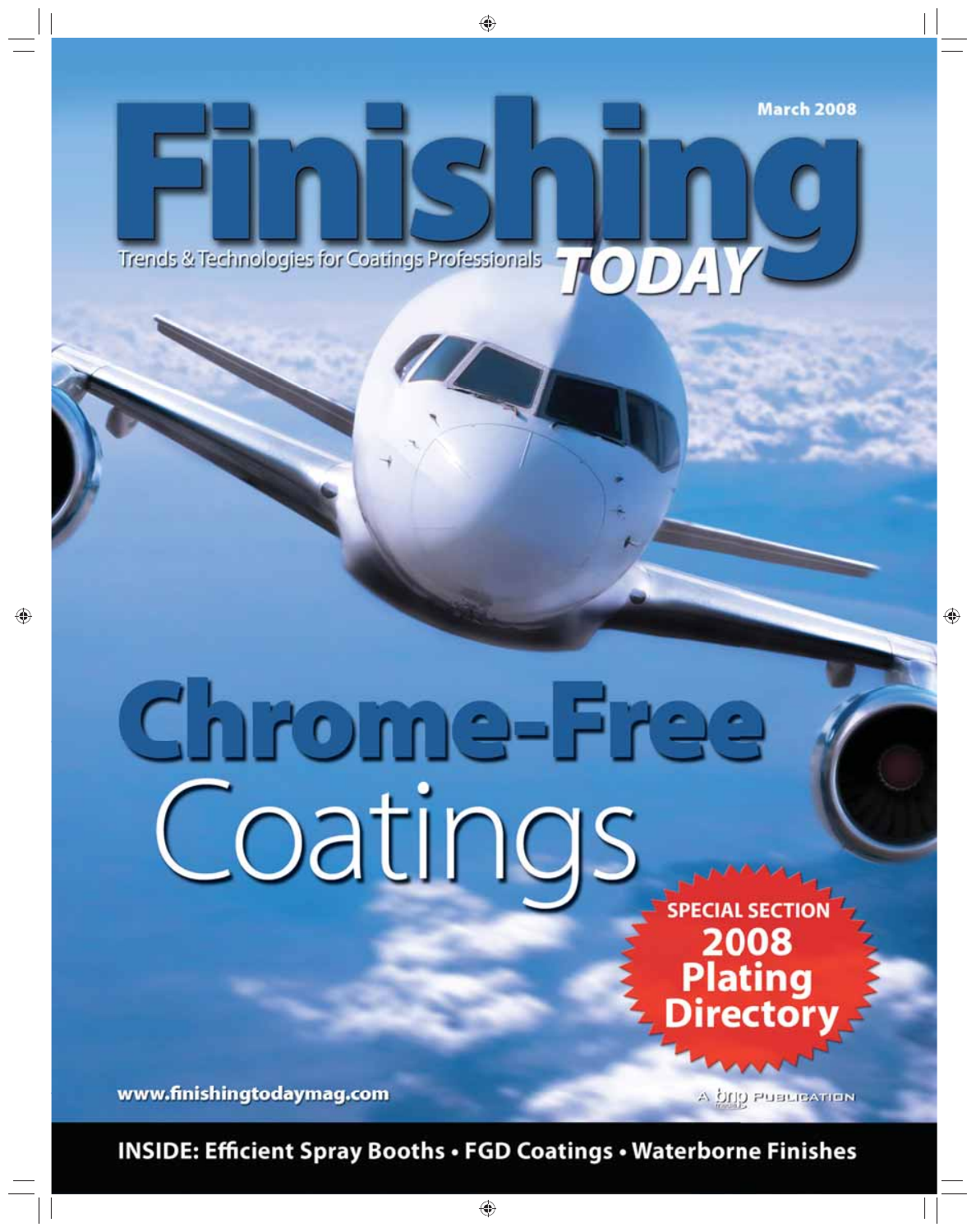# **APPLICATION EQUIPMENT** *THERMAL SPRAY COOLING*

# **Cooling Hot Coatings** with Nitrogen

A new cooling solution for thermal spray coating applications uses cryogenic nitrogen to improve quality and reduce costs.

> **BY DR. THOMAS MEBRAHTU** *Air Products*

aintaining the specified part temperature during thermal spray coating applications is crucial to producing on-spec products. Exposing a part to too much heat can negatively impact coating adhesion, substrate and coating h during thermal spray coating applications is crucial to producing on-spec products. Exposing a part to too much heat can negativeness, fatigue life, corrosion resistance and dimensional tolerances. With the current industry trend toward more heat-intensive processes, maintaining part temperature is becoming more challenging.

One current process, high velocity oxygen fuel (HVOF) thermal spray, is widely used for coating critical wear parts, such as landing gears, bearing races, valves and turbine components. During this coating process, molten metal, composite or ceramic droplets are sprayed from a gun or torch onto a part. The thermokinetic energy required to melt the powder, accelerate the molten material in the gas

**The nozzle for the cryogenic nitrogen thermal spray cooling technology can be mounted next to the thermal spray gun on the robotic arm.**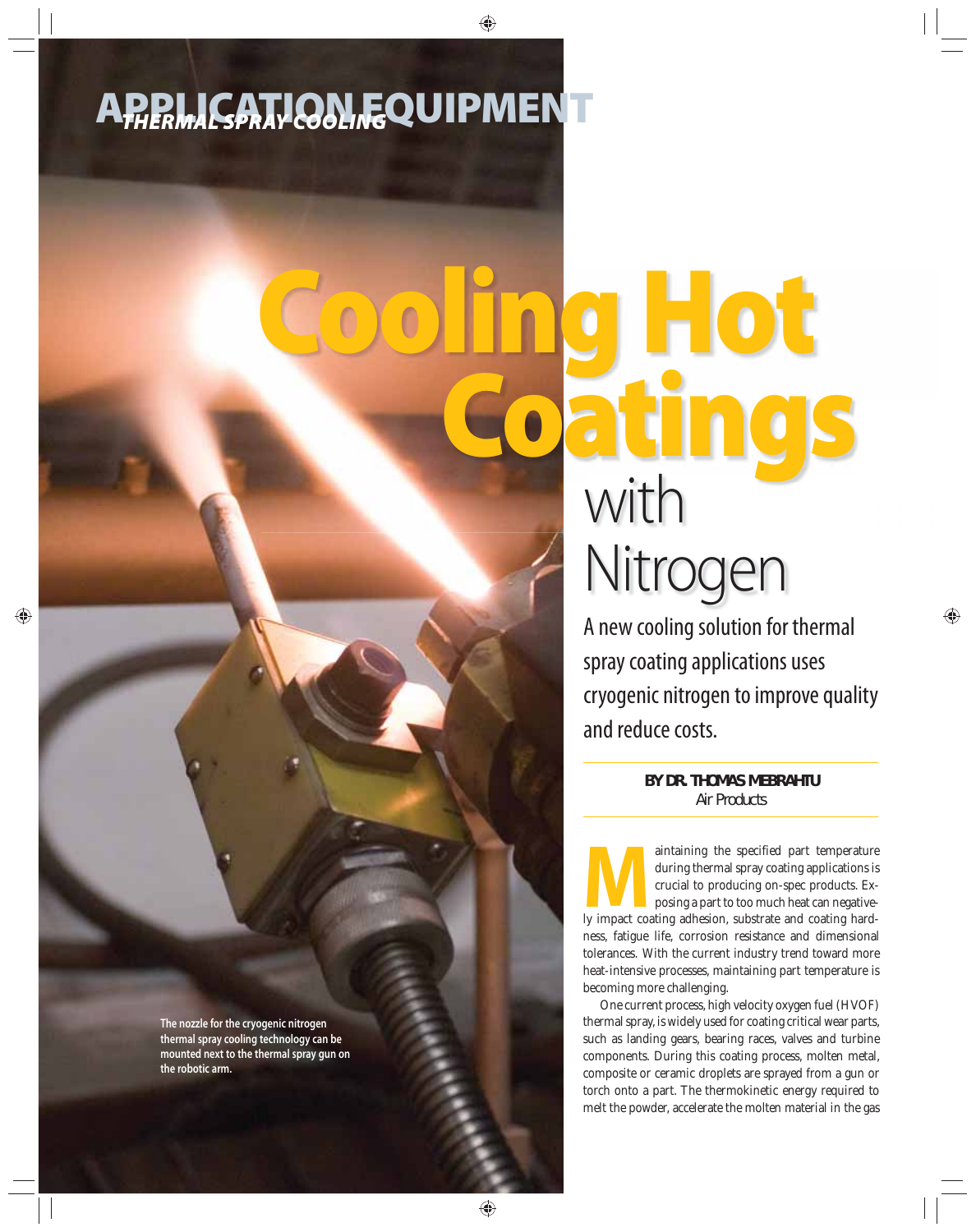### **APPLICATION EQUIPMENT** *THERMAL SPRAY COOLING*

jet and deposit these particles onto the target surface results in significant heat input to the part. In addition, the process must be repeated over and over again to build up the full coating thickness. Efficient removal of this heat load during the thermal spraying process is critical to prevent overheating of both the coating and the substrate.

The primary cooling method for most HVOF thermal spray operations is forced air cooling using compressed air jets. However, the a oxygen, residual moisture and hydrocarbons in the cooling air are m often detrimental to the coating quality. Because air cooling alone is usually insufficient, interpass cooling breaks must be introduced into insufficient the process, which reduces productivity. In addition, when the spray gun is moved away from the part during these cooling breaks, it continues firing, resulting in wasted feed powder and process gases.

#### **Cooling with Cryogenic Nitrogen with**

One company challenged with maintaining the desired part temperature during HVOF thermal spray process is Delta Air Lines. Delta uses HVOF thermal spray to coat engine parts and landing gear axles, where the part temperature has to be maintained with-t in specified limits. However, with inadequate air cooling systems and low productivity, Delta was looking for a more efficient cooling solution. When Mickey Carroll, lead technician-plasma spray, HVOF at Delta, read an article about a cooling system that Air Products had developed for a related application, he contacted the company and outlined Delta's need for a better cooling approach. After a few months of working with Delta's systems and parts, Air Products further developed its thermal spray cooling system using cryogenic nitrogen and adapted it to Delta's automated thermal spraying process.

Cryogenic nitrogen vapor cooling has been shown to improve productivity significantly over traditional air-cooled processes (see Figure 1). Air Products' new patent-pending cooling technology enabled Delta to reduce by as much as 50% the spraying time and the amount of powder and process gases consumed in the coating of its aircraft landing gear axles. The nitrogen cooling system also allowed for a much tighter temperature control (±20°F) and a significantly smaller standard deviation in part temperature during the coating operation.

The new thermal spray cooling technology is compatible with existing thermal spray systems and offers a variety of system designs for application-specific use. The spray nozzle can

#### **With inadequate air cooling systems and low productivity, Delta was looking for a more efficient cooling solution.**

be mounted next to the thermal spray gun on the robotic arm. During spray application, the cryogenic vapor jet follows the thermal spray plume to maintain the part's temperature within a preset temperature range. The atomization of the liquid nitrogen and rapid boil-off is designed to prevent part "wetting" and rapid fluctuations in cooling intensity.

The cryogenic cooling system efficiently and uniformly cools thermally sprayed coatings by monitoring the temperature of the coating and varying the cooling intensity to match the heat generated in the spraying process. The temperature feedback system can use a variety of inputs, including infrared imaging cameras, single-point infrared sensors and thermocouples, which are computer-controlled by a proprietary algorithm. This setup allows the cooling system to maintain the coating temperatures dialed in by the spray booth operator by automatically switching cooling